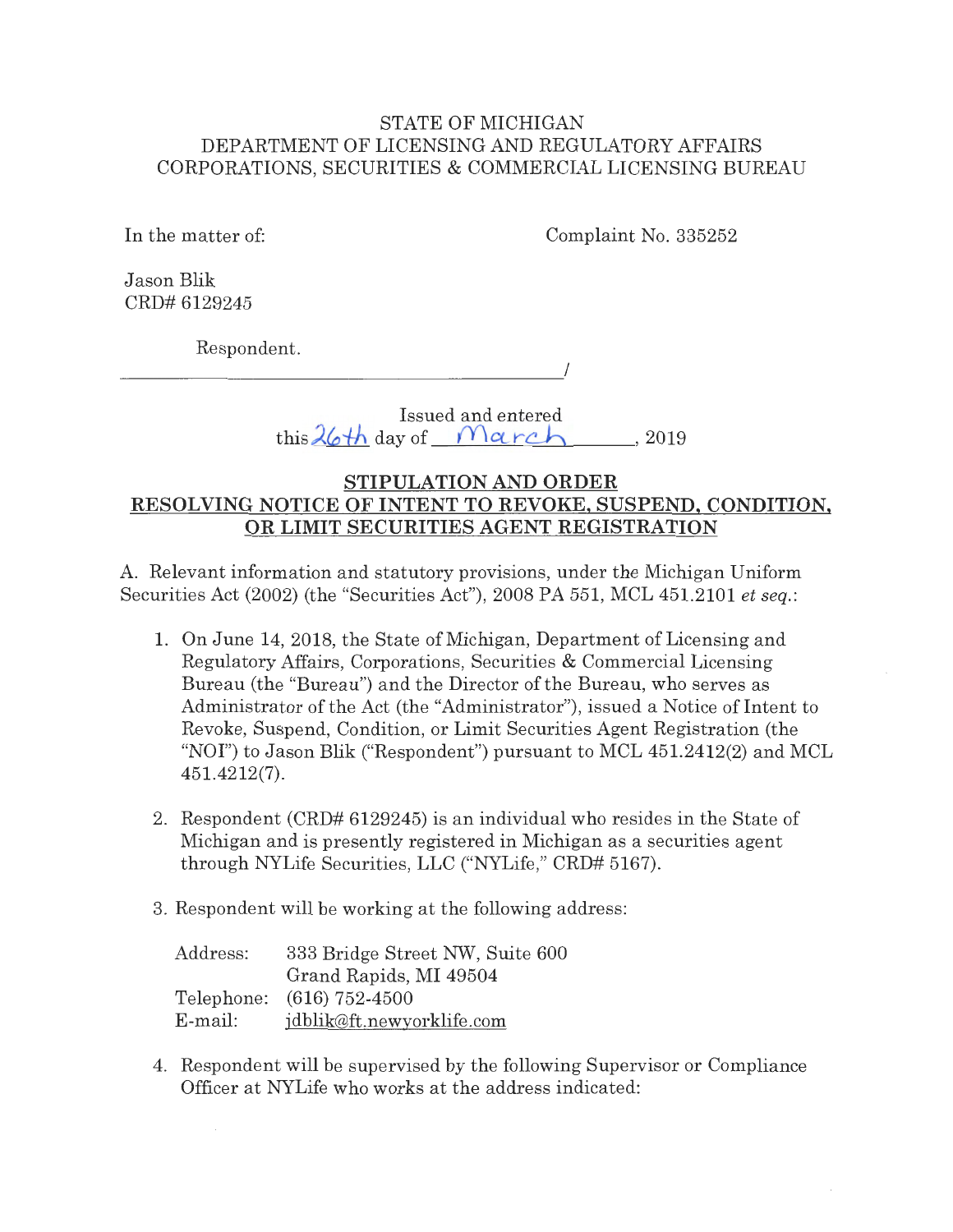| Name:      | Vincent Spaniolo, CRD No. 3052815 |  |
|------------|-----------------------------------|--|
| Title:     | Managing Partner                  |  |
|            |                                   |  |
| Address:   | 333 Bridge Street NW, Suite 600   |  |
|            | Grand Rapids, MI 49504            |  |
| Telephone: | $(616)$ 752-4500                  |  |
| $E$ -mail: | vrspaniolo@ft.newyorklife.com     |  |

5. The Parties have determined that: (a) protection of the investing public does not require additional disciplinary action if Respondent and NYLife agree to the terms and conditions specified in this Stipulation and Order Resolving Notice of Intent to Revoke, Suspend, Condition, or Limit Securities Agent Registration ("Stipulation and Order"); and (b) this Stipulation and Order is authorized by law and otherwise reasonable, appropriate, and in the public interest.

## B. STIPULATION

The Parties agree to this Stipulation enabling the Administrator to resolve the NOI subject to his compliance with the following conditions:

- 1. The Parties agree that, effective upon entry of the attached Order, the NOI and the Bureau's request for hearing are both resolved without further action by the Parties.
- 2. Following entry of the attached Order, the Bureau will file a Form U6 reflecting the Parties' resolution of the NOI under this Stipulation and Order. This Stipulation and Order is a public record required to be published and made available to the public, consistent with section **11** of the Michigan Freedom of Information Act, MCL 15.241. The Bureau currently publishes copies of orders issued under the Act to the Bureau's website.

# **Compliance Review and Reporting**

3. Respondent and NYLife agree that Respondent will be subject to heightened supervision pursuant to NYLife policies and procedures for one year from the date of service of this Stipulation and Order.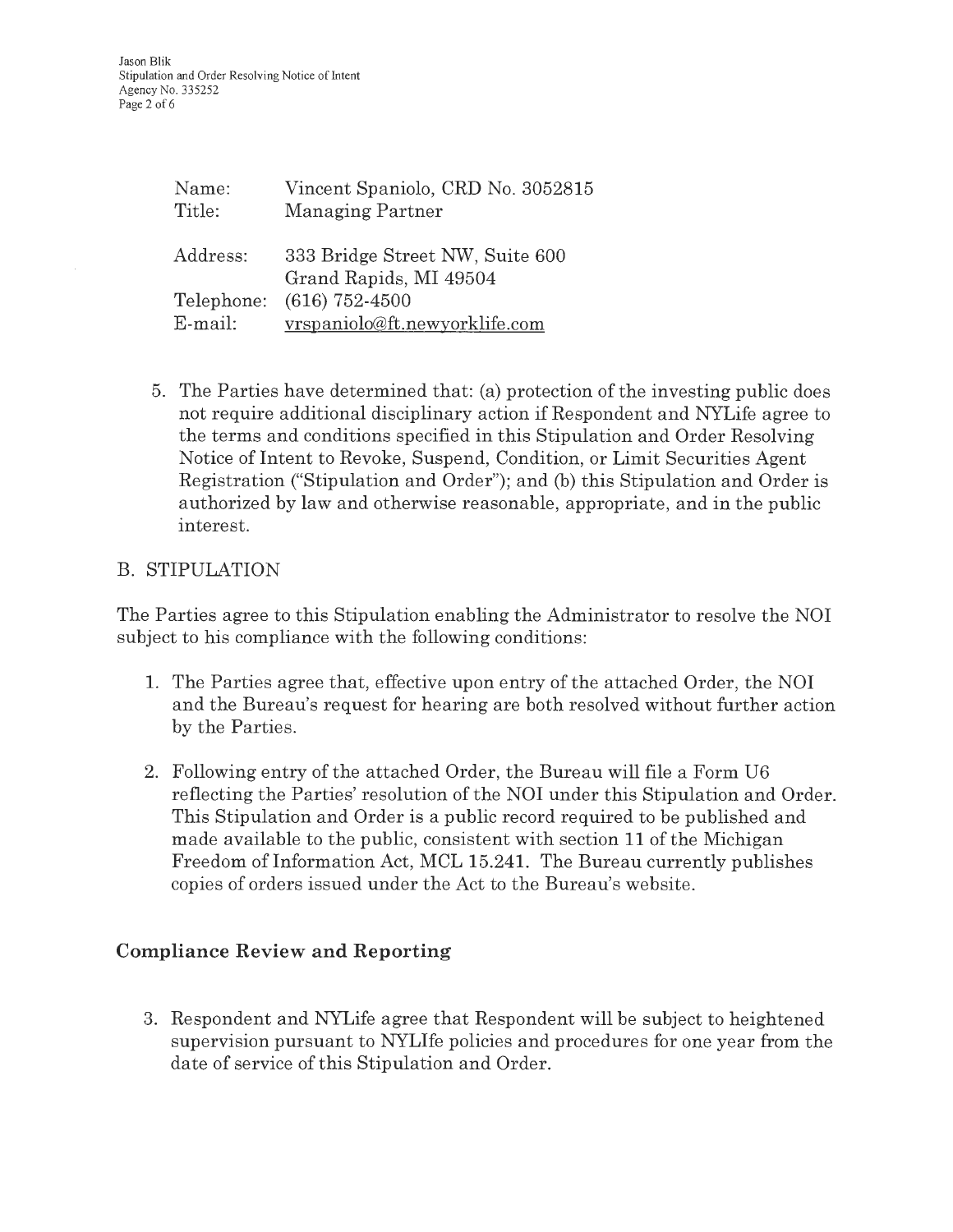Jason Blik Stipulation and Order Resolving Notice of Intent Agency No. 335252 Page 3 of 6

# **Additional Provisions**

- 4. Respondent and NYLife will fully cooperate with the Bureau in any investigation, audit, or examination relating to Registrant's activities.
- 5. Respondent and NYLife acknowledge and agree that upon their failure to comply with any requirements imposed by this Stipulation and Order, the Administrator is entitled to and may immediately: (a) suspend all registrations held by Respondent under the Act; (b) deny any renewal registrations submitted by him; and (c) deny any future applications for registration submitted by him. A summary suspension under this paragraph is effective upon written notice to Respondent given by the Administrator or her designee. Respondent and NYLife further acknowledge and agree that the Administrator may pursue any other available contractual, administrative, or judicial remedies to enforce this Stipulation and Order. Respondent may voluntarily surrender or withdraw a registration under the Act; however, such surrender or withdrawal will not negate the previously mentioned actions against the relevant registration or additional disciplinary proceedings if a violation of this Stipulation and Order or the Act occurred.
- 6. Respondent further acknowledges and agrees that: (a) the Administrator has jurisdiction and authority to enter the attached Order; (b) the attached Order may be entered without any further notice to Respondent; and (c) upon entry of the attached Order, it is final and binding, and Respondent waives any right to a hearing that exists under the Act, the rules promulgated under the Act or the predecessor Act, the Administrative Procedures Act of 1969, 1969 PA 306, MCL 24.201 et seq., or other applicable law.
- 7. The Parties understand and agree that this Stipulation and Order will be presented to the Administrator for her final approval as evidenced by its entry, and that the Administrator may, in her sole discretion, decide to accept or reject this Stipulation and Order. If the Administrator accepts this Stipulation and Order by entering it, this Order becomes fully effective and binding. If the Administrator rejects this Stipulation and Order by refusing to enter it, the Parties waive any objection to submitting the Hearing Request for adjudication through a formal administrative proceeding and the Administrator remaining the final decisionmaker at the conclusion of that proceeding.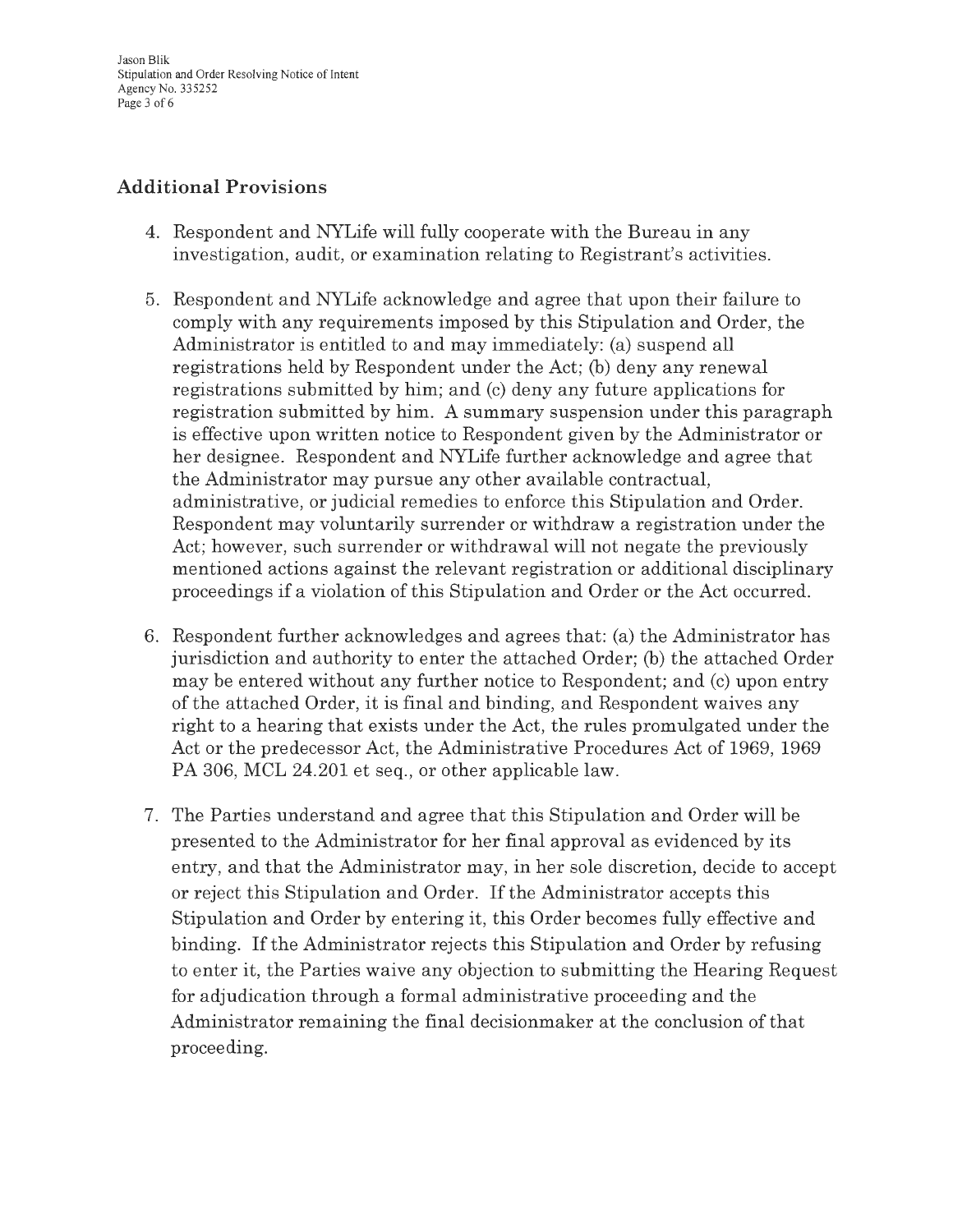Jason Blik Stipulation and Order Resolving Notice of Intent Agency No. 335252 Page 4 of 6

- 8. The Parties acknowledge and agree that this Stipulation and Order contains the entire understanding of the Parties and supersedes and forever terminates all prior and contemporaneous representations, promises, agreements, understandings, and negotiations, whether oral or written, with respect to its subject matter. The Parties further agree that this Stipulation and Order may only be amended, modified, or supplemented by a duly executed writing signed by each party and approved by Order of the Administrator.
- 9. The Parties acknowledge and represent that: (a) each party has read this Stipulation and Order in its entirety and fully understands all of its terms, conditions, ramifications, and consequences; (b) each party unconditionally consents to the terms of this Stipulation and Order; (c) each party has consulted with or had ample opportunity to consult with legal counsel of his, her, or its choosing prior to executing this Stipulation; (d) each party has freely and voluntarily signed this Stipulation; and (e) the consideration received by each party as described in this Stipulation and Order is adequate.
- 10. The Parties agree that they may execute this Stipulation in any number of counterparts, each of which shall be deemed an original hereof, but which together shall constitute one and the same instrument and agreement, and that facsimile or electronically-transmitted signatures may be attached to this Stipulation and shall be binding on such party as an original signature.
- 11. The signatories to this Stipulation below represent and warrant that they have the legal capacity and authority to enter into this Stipulation on behalf of the named Parties and to bind the named Parties to the terms and conditions contained herein.
- 12. The Parties agree that facsimile or electronically-transmitted signatures may be submitted in connection with this Stipulation and Order and are binding on that party to the same extent as an original signature.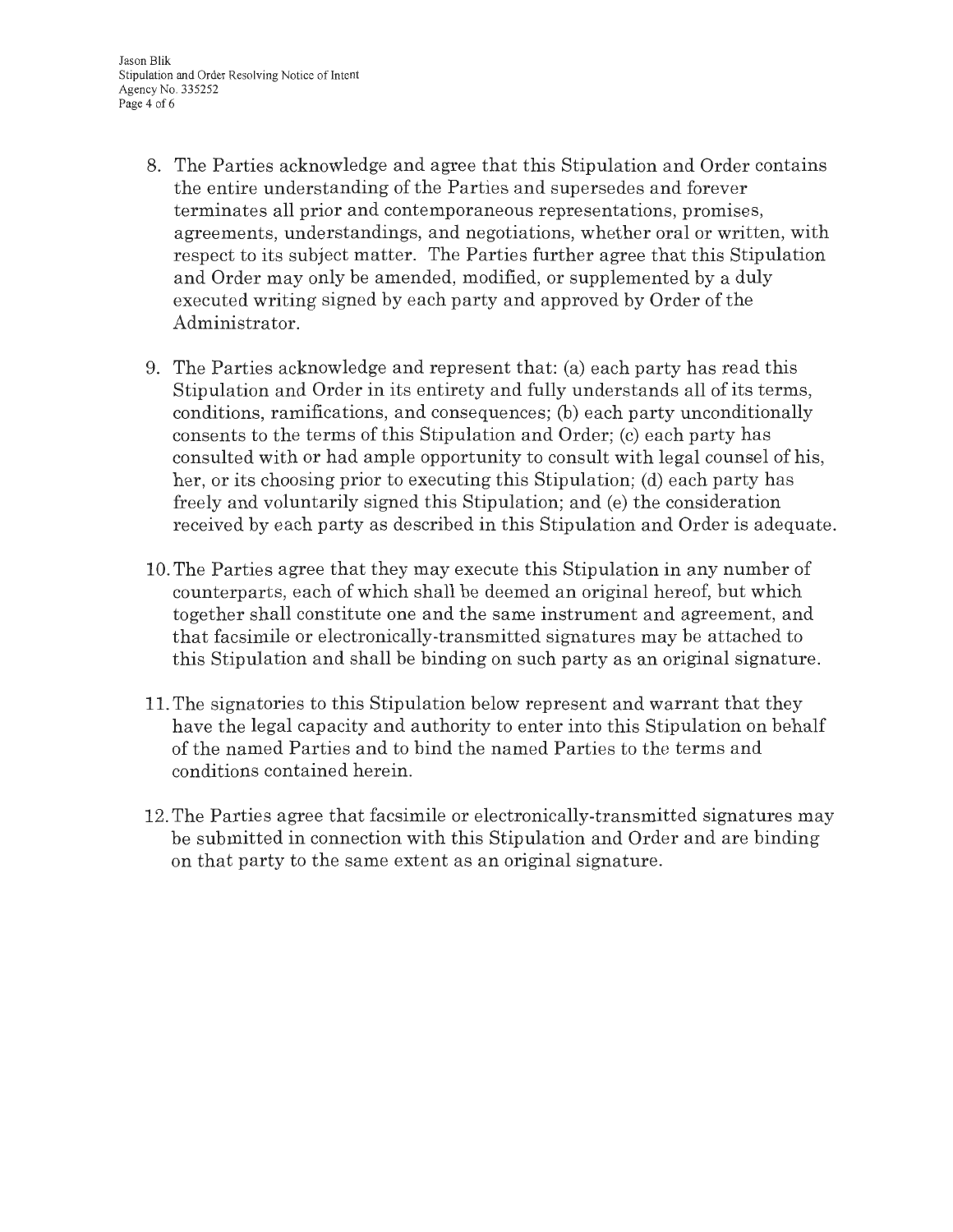Jason Blik Stipulation and Order Re5olving Notice of Intent Agency No. 335252 Page 5 of 6

Through their signatures, the Bureau, Respondent, and NYLife agree to comply to the above terms and conditions.

 $D_{\text{Ated}}$  $\left[\frac{1}{3}\right]$   $\left[\frac{1}{2}\right]$   $\left[\frac{1}{2}\right]$   $\left[\frac{1}{2}\right]$   $\left[\frac{1}{2}\right]$   $\left[\frac{1}{2}\right]$   $\left[\frac{1}{2}\right]$   $\left[\frac{1}{2}\right]$   $\left[\frac{1}{2}\right]$   $\left[\frac{1}{2}\right]$   $\left[\frac{1}{2}\right]$   $\left[\frac{1}{2}\right]$   $\left[\frac{1}{2}\right]$   $\left[\frac{1}{2}\right]$   $\left[\frac{1}{2}\right]$ 

Jason Blik, Respondent

Dated:  $\frac{2}{\nu}$  $\frac{1}{\nu}$  $\frac{1}{\nu}$  Signed:

Scott Weinstein, Chief Compliance Officer NYLife Securities, LLC

**J J** *J J <i>J J J J J* 

Approved by:

| Dated: | Signed: |
|--------|---------|
|        |         |

Timothy L. Teague Securities & Audit Division Director Corporations, Securities & Commercial Licensing Bureau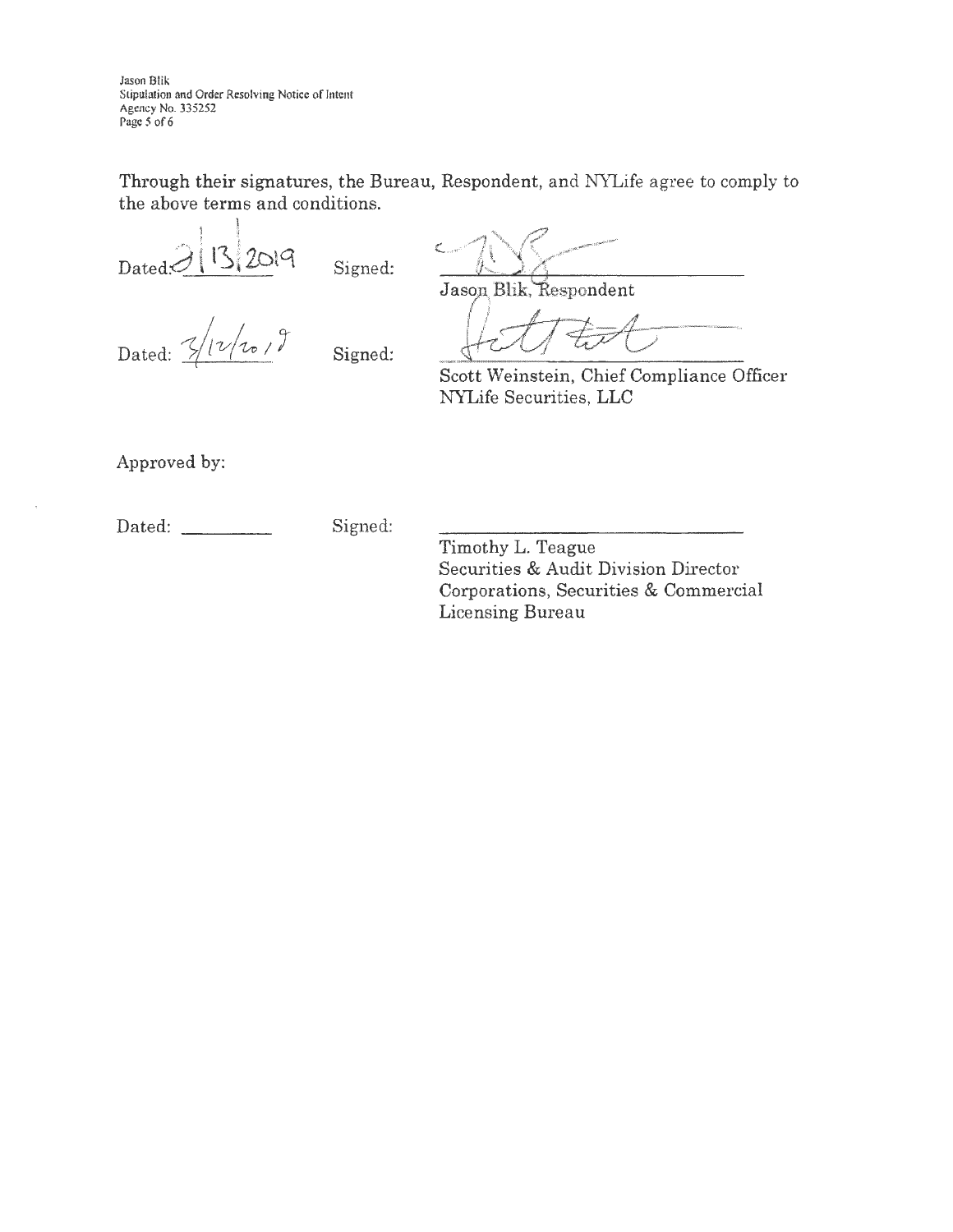Jason Blik Stipulation and Order Resolving Notice of Intent Agency No. 335252 Page 5 of 6

Through their signatures, the Bureau, Respondent, and NYLife agree to comply to the above terms and conditions.

Dated:

Signed:

Jason Blik, Respondent

Dated:

Signed:

Scott Weinstein, Chief Compliance Officer NYLife Securities, LLC

Approved by:

Dated:  $\frac{6}{4}$ 

Signed:

Imothy L. Teague Securities & Audit Division Director  $\mathcal{L}$ orporations, Securities & Commercial Licensing Bureau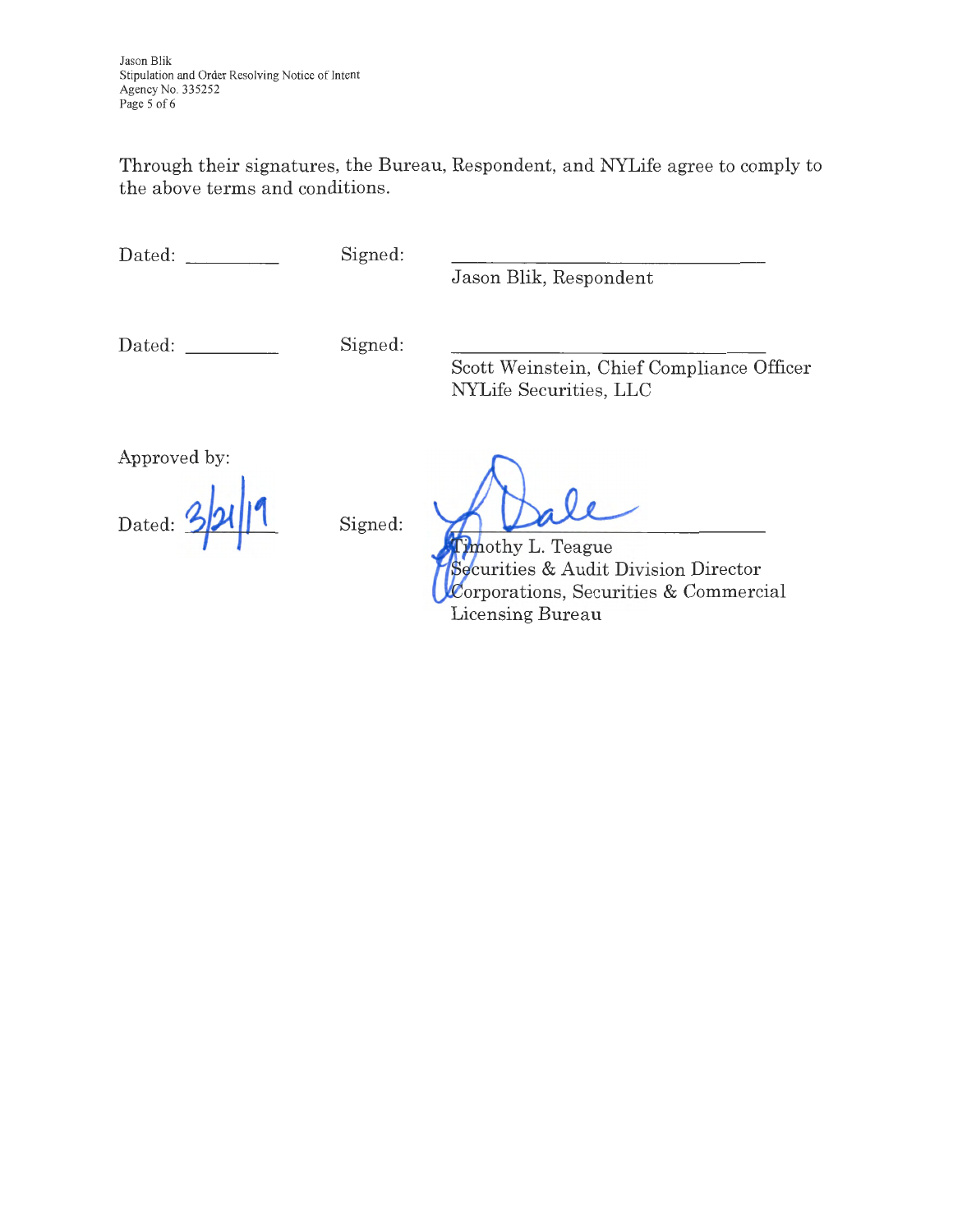Jason Blik Stipulation and Order Resolving Notice of Intent Agency No. 335252 Page 6 of 6

# C. ORDER

NOW, THEREFORE, the Administrator ORDERS:

IN ACCORDANCE WITH THE FOREGOING FULLY EXECUTED STIPULATION, THE TERMS AND CONDITIONS IN THIS STIPULATION AND ORDER ARE BINDING AND EFFECTIVE..

Julia Dale Administrator and Director Corporations, Securities & Commercial Licensing Bureau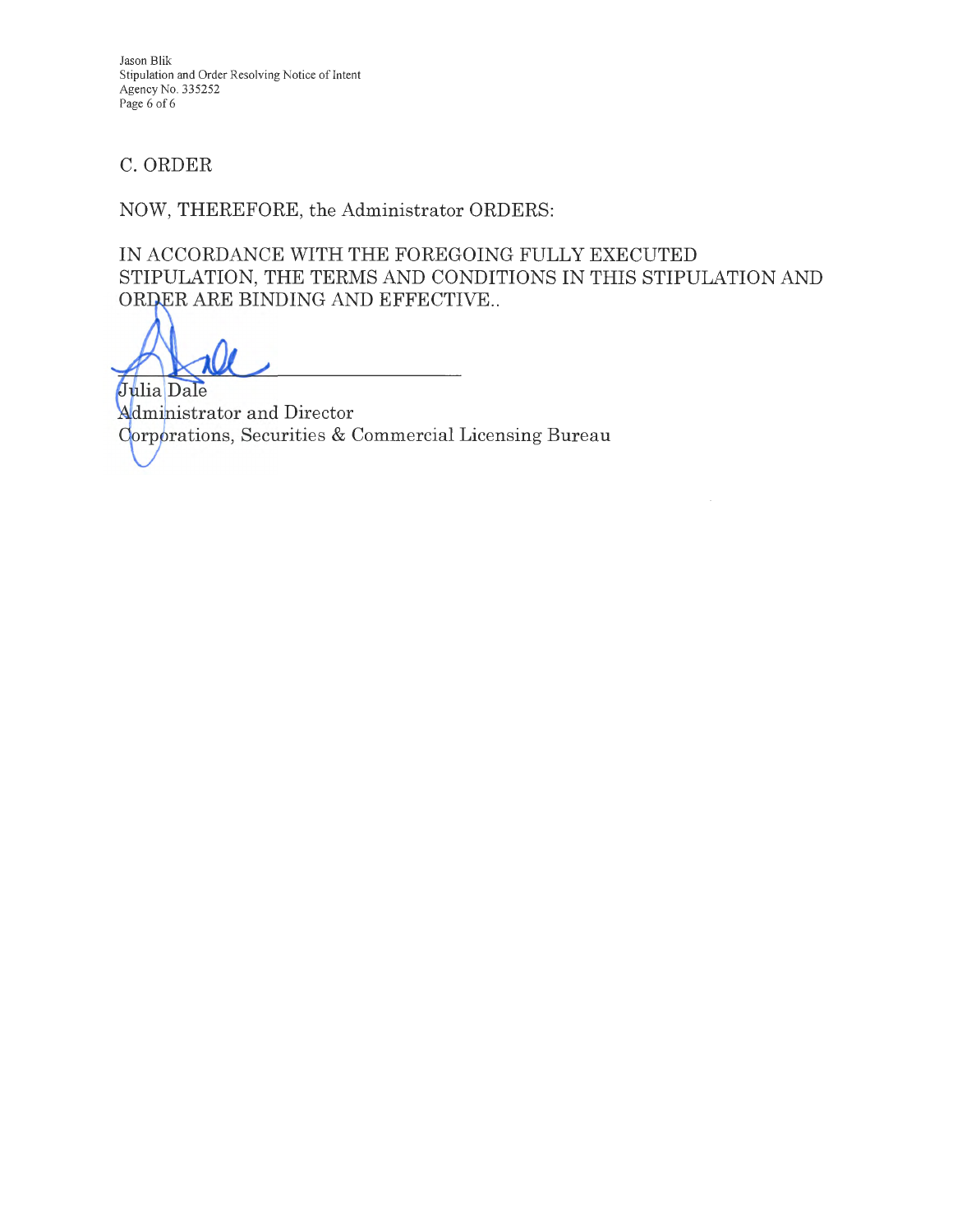#### **STATE OF MICHIGAN DEPARTMENT OF LICENSING AND REGULATORY AFFAIRS CORPORATIONS, SECURITIES & COMMERICAL LICENSING BUREAU**

In the matter of:

Agency No. 335252

**JASON BLIK** CRD# 6129245

Respondent.

I  $\overline{\text{I}^\text{scup}}$ This  $\sim$  day of June, 2018

### **NOTICE OF INTENT TO REVOKE, SUSPEND, CONDITION, OR LIMIT SECURITIES AGENT REGISTRATION**

## **I. RELEVANT FACTS AND APPLICABLE LAW.**

Relevant information and statutory provisions, under the Michigan Uniform Securities Act (2002), 2008 PA 551, as amended, MCL 451.2101 *et seq* (the "Securities Act"):

- 1. Jason Blik (CRD#6129245) is an individual who resides in the State of Michigan. Respondent is presently registered in Michigan as a securities agent through NYLife Securities, LLC ("NYLife", CRD#5167).
- 2. The Corporations, Securities & Commercial Licensing Bureau ("the Bureau") within the Department of Licensing and Regulatory Affairs began an investigation of Respondent's activities in the securities industry after a routine review of disclosures on the Central Registration Depository ("CRD") revealed that Respondent was the subject of numerous liens.
- 3. The Bureau requested and Respondent provided a personal balance sheet in the course of the investigation. The balance sheet submitted by Respondent showed that his liabilities exceed his assets. The Administrator finds that Respondent is insolvent because his liabilities exceed his assets.
- 4. The Director of the Bureau ("Administrator") has reviewed materials relating to Respondent's financial condition as it relates to his registration as a securities agent under the Securities Act. The Administrator has determined that it is authorized, appropriate, and in the public interest to revoke, suspend, condition, or limit Respondent's securities agent registration.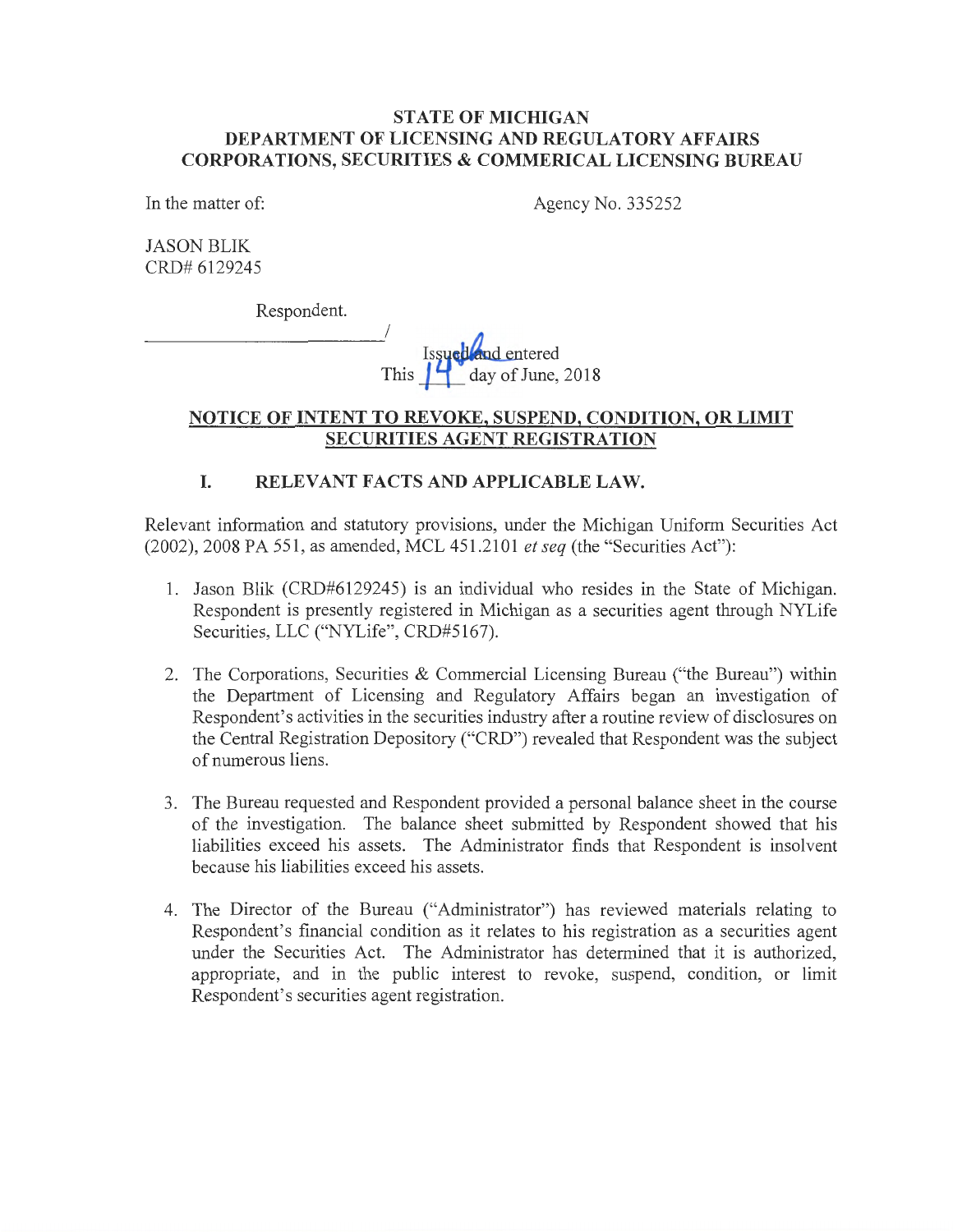5. Section 412(2) of the Securities Act, MCL 451.2412(2), states in relevant part:

If the administrator finds that the order is in the public interest and subsection (4) authorizes the action, an order under this act may revoke, suspend, condition, or limit the registration of a registrant and if the registrant is a broker-dealer or investment adviser, of a partner, officer, director, or a person having a similar status or performing similar functions, or a person directly or indirectly in control of the broker-dealer or investment adviser...

6. Section 412(4) of the Securities Act, MCL 451.2412(4) states in relevant part:

(4) A person may be disciplined under subsections (1) to (3) if any of the following apply to the person:

\*\*\*

(g) The person is insolvent, either because the person's liabilities exceed the person's assets or because the person cannot meet the person's obligations as they mature. The administrator shall not enter an order against an applicant or registrant under this subdivision without a finding of insolvency as to the applicant or registrant. ..

7. Section 412(7) of the Securities Act, MCL 451.2412(7), states:

(7) Except under subsection (6), an order shall not be issued under this section unless all of the following have occurred:

- (a) Appropriate notice has been given to the applicant or registrant.
- (b) Opportunity for hearing has been given to the applicant or registrant.
- ( c) Findings of fact and conclusions of law have been made on the record pursuant to the administrative procedures act of 1969, 1969 PA 306, MCL 24.201 to 24.328.
- 8. The Administrator may revoke, suspend, condition, or limit Respondent's investment adviser representative registration pursuant to section 412(2) of the Securities Act, MCL 451.2412(2), because it is in the public interest, and because:
	- A. Respondent is insolvent because his liabilities exceed his assets, giving the Administrator cause to issue an order under sections  $412(2)$  and  $412(4)(g)$  of the Securities Act, MCL 451.2412(2) and MCL 451.2412(4)(g).

Jason Blik, CRD No. 6129245 NOI to Revoke Securities Agent Registration File No. 335252 Page 2 of 3